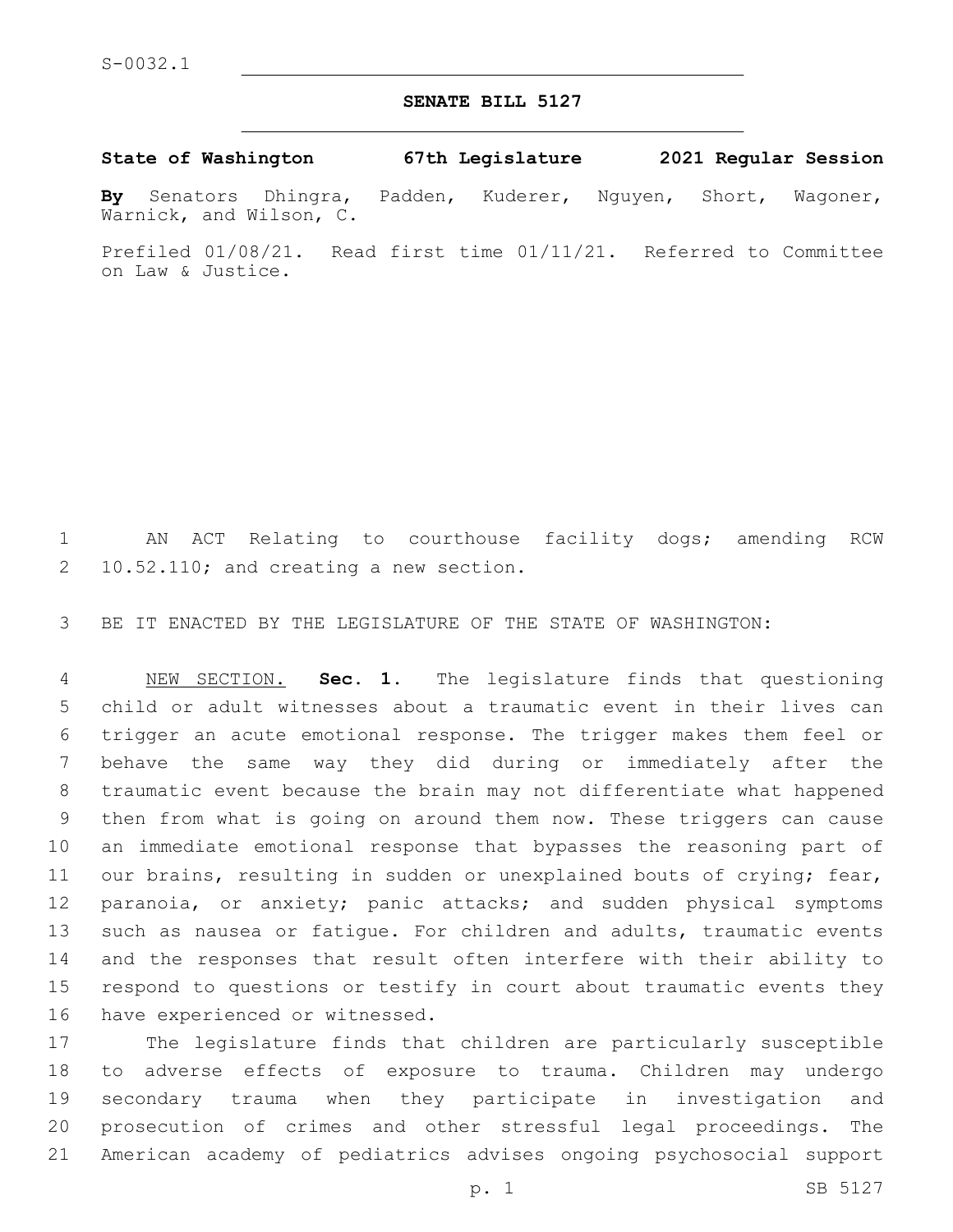for children to address the adverse effects of the traumatic event and their experience recounting it during the legal process. The American academy of pediatrics identifies assistance from courthouse facility dogs as an effective psychosocial support intervention for 5 children participating in legal proceedings.

 The legislature finds that courthouse facility dog programs in our state are innovative community-based interventions. The courthouse facility dog's calm companionship reduces a traumatized child's anxiety, prevents recurrent trauma, and supports the child's ability to respond to questions and information requests during investigations and subsequent court processes, and may hasten their recovery from this experience. Likewise, the courthouse facility dog program is an effective intervention for persons who have developmental disabilities, adults who experienced childhood trauma, and other vulnerable people who could have difficulty engaging with 16 the legal process.

 The legislature finds that multiple visits between a potential witness and the courthouse facility dog and handler may be needed to establish the relationship supporting an order for the courthouse facility dog's presence in court during testimony. Courthouse facility dogs and their handlers require access to locations outside the courthouse for meetings with potential witnesses or other activities associated with the courthouse facility dog program's operations. The law does not expressly authorize access for the dog and handler to noncourthouse locations or public transportation. Therefore, the legislature intends to authorize expanded access for courthouse facility dogs and their handlers to locations outside courthouses and to modes of public transportation to provide this 29 service.

 **Sec. 2.** RCW 10.52.110 and 2019 c 398 s 1 are each amended to 31 read as follows:

32 (1) Courts are authorized to ((permit)) exercise discretion 33 permitting a courthouse facility dog ((for use by witnesses)) to be 34 used in any judicial proceeding.

 (2) Courts with an available courthouse facility dog must allow a witness under eighteen years of age, or who has a developmental disability as defined in RCW 71A.10.020, to use a courthouse facility 38 dog to accompany them while testifying in court.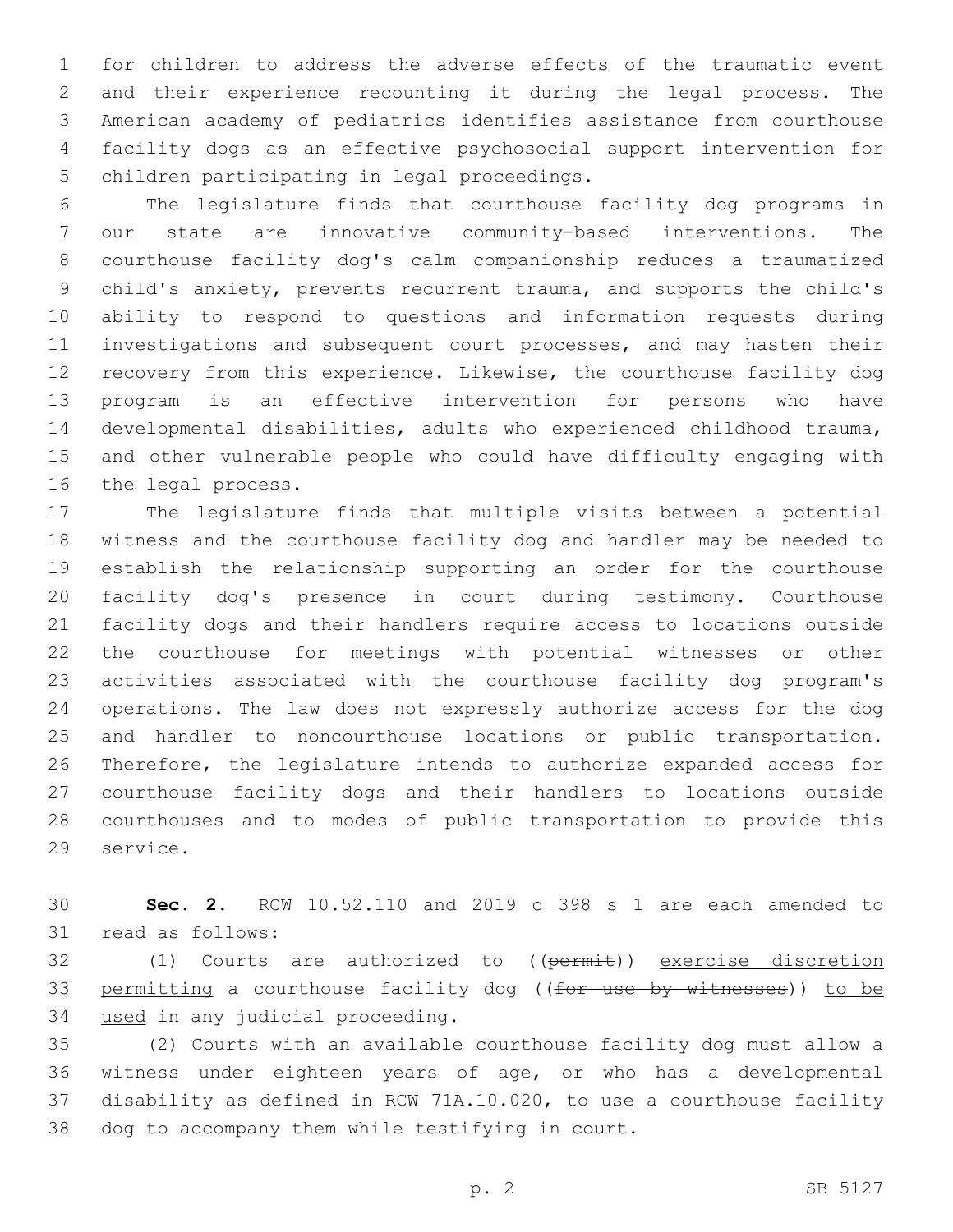(3) Courts may allow any witness who does not meet the criteria in subsection (2) of this section to use a courthouse facility dog, if available, to accompany them while testifying in court.

 (4) A courthouse facility dog accompanied by a certified handler is authorized to access: (a) Any courthouse; (b) any location where the courthouse facility dog and certified handler provide services, participate in administrative activities of the courthouse facility dog program, engage in community outreach, or participate in training activities; (c) any location related to a law enforcement 10 investigation where law enforcement requests their presence; and (d) matters pending in the civil or criminal justice system. Authorized locations include, but are not limited to, places of public accommodation as defined in RCW 49.60.040, all modes of public transportation, children's advocacy centers, schools, day care 15 facilities, law enforcement agencies, prosecutors' offices, 16 attorneys' offices, medical facilities, specialty courts, and court- appointed special advocates and guardian ad litem program offices. The certified handler may be asked to show identification, provided 19 by the qualified assistance dog organization that trained the courthouse facility dog and courthouse handler, to establish that 21 their public access is authorized.

 (5) Before the introduction of a courthouse facility dog into the courtroom and outside the presence of the jury, the party desiring to use the assistance of a courthouse facility dog must file a motion 25 setting out: (a) The credentials of the courthouse facility dog; (b) that the courthouse facility dog is adequately insured; (c) that a relationship has been established between the witness and the courthouse facility dog in anticipation of testimony; and (d) reasons 29 why the courthouse facility dog ((is necessary to facilitate)) would help reduce the witness's anxiety and elicit the witness's testimony.

 (( $(5)$  Upon a finding that)) (6) When the court finds the 32 circumstances warrant the presence of a courthouse facility dog ( $(i\text{-}s)$  necessary to facilitate a witness's testimony)), the court must state the basis for its decision on the record. The witness must be afforded the opportunity to have a courthouse facility dog accompany the witness while testifying, if a courthouse facility dog and certified handler are available within the jurisdiction of the court 38 in which the proceeding is held.

39  $((+6)$ )  $(7)$  If the court grants the motion filed under subsection 40  $((+4))$  (5) of this section, the certified handler must be present in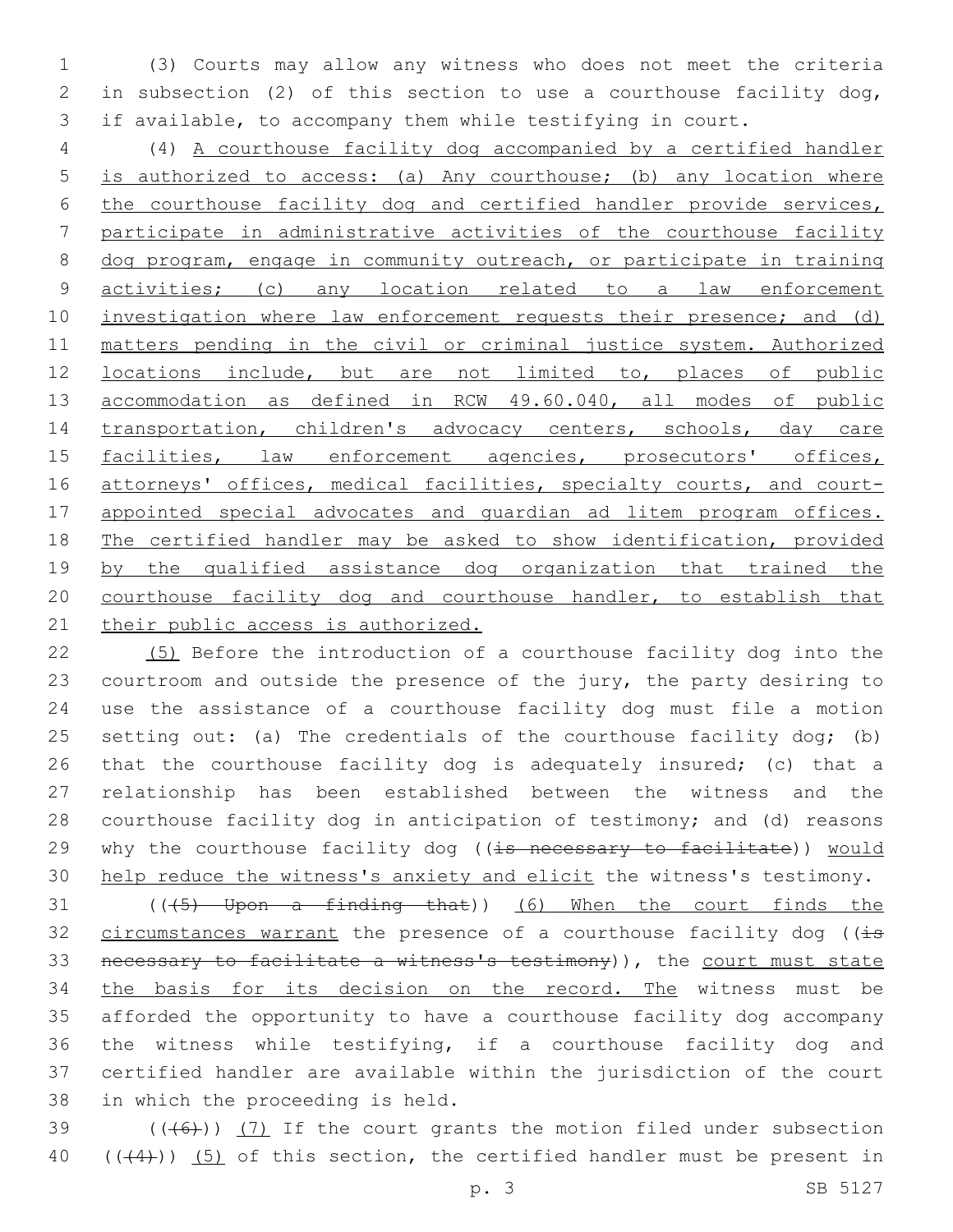1 the courtroom to advocate for the ((<del>[courthouse]</del>)) courthouse facility dog as necessary. The courthouse facility dog performing this service should be trained to accompany the witness to the stand without being attached to the certified handler by a leash and lie on the floor out of view of the jury while the witness testifies.

6  $((+7)$ )  $(8)$  In a jury trial, the following provisions apply:

 (a) In the course of jury selection, either party may, with the court's approval, voir dire prospective jury members on whether the presence of a courthouse facility dog to assist a witness would create undue sympathy for the witness or cause prejudice to a party 11 in any other way.

 (b) To the extent possible, the court shall ensure that the jury 13 will be unable to observe the ((<del>[courthouse]</del>)) courthouse facility 14 dog prior to, during, and subsequent to the witness's testimony.

 (c) On request of either party, the court shall present appropriate jury instructions that are designed to prevent any prejudice that might result from the presence of the courthouse facility dog before the witness testifies and at the conclusion of 19 the trial.

20  $((+8+))$   $(9)$  Courts may adopt rules for the use of a courthouse 21 facility dog authorized under this section.

 $(10)$  (((49))) (10) For purposes of this section:

 (a) "Certified handler" means a person who (i) was trained to handle the courthouse facility dog by the assistance dog organization that placed the dog and (ii) is a professional working in the legal 26 system who is knowledgeable about its practices including, but not limited to, victim advocates, forensic interviewers, detectives, 28 prosecuting attorneys, and quardians ad litem.

 (b) "Courthouse facility dog" means a dog that: (i) Has graduated from a program of an assistance dog organization that is accredited by a recognized organization whose main purpose is to grant accreditation to assistance dog organizations based on standards of excellence in all areas of assistance dog acquisition, training of 34 the dogs and their certified handlers, and placement; ((and)) (ii) demonstrates continued proficiency in providing safe and reliable services through ongoing training according to the assistance dog organization's training standards; (iii) was specially selected to provide services in the legal system to provide quiet companionship 39 to witnesses and potential witnesses during stressful interviews, examinations, meetings, and other encounters associated with a law